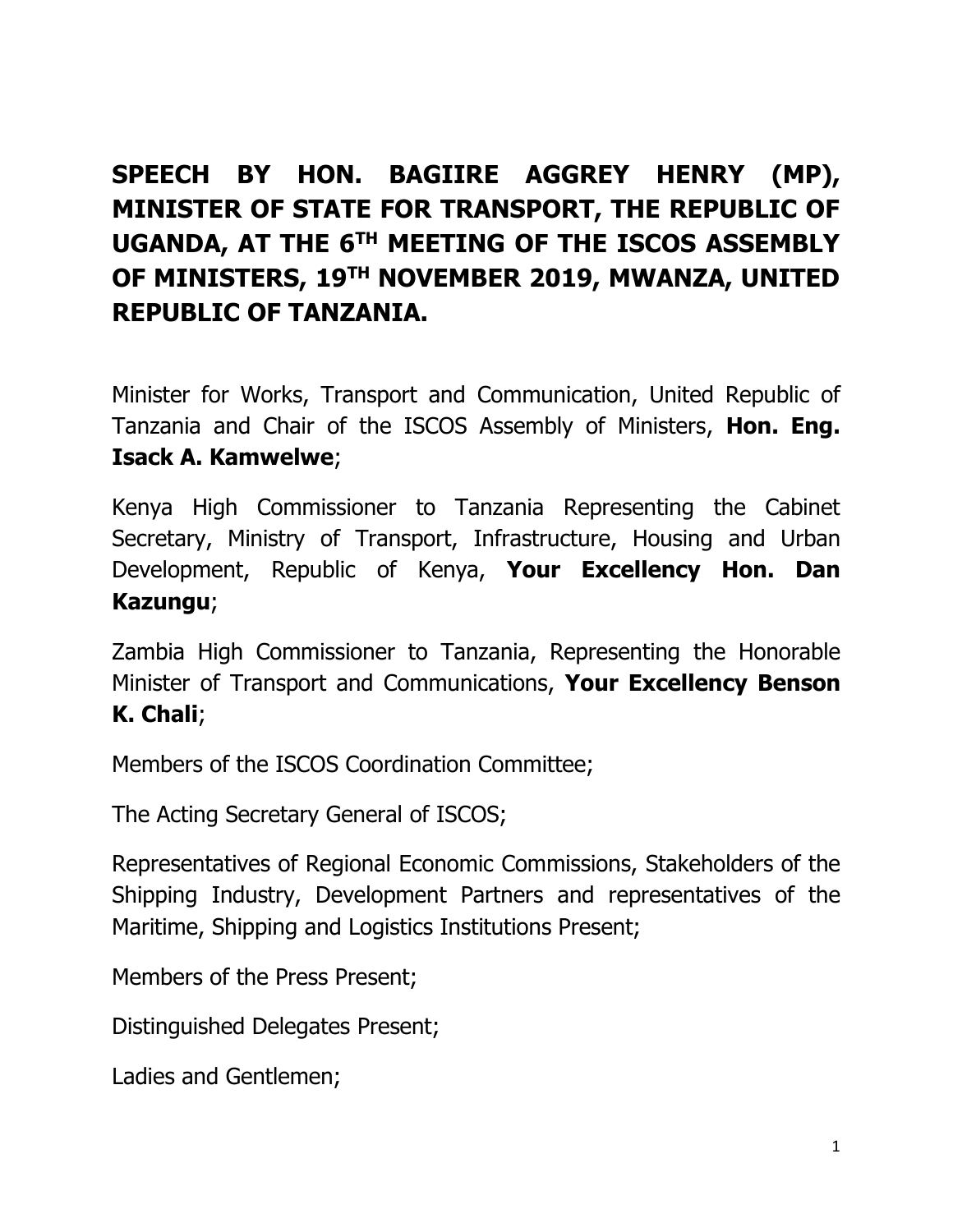It gives me great pleasure and honour to address this  $6<sup>th</sup>$  meeting of the ISCOS Assembly of Minsters. I bring you warm greetings from the government and the people of the Republic of Uganda. I wish to express my glowing tribute to the government and the people of the United Republic of Tanzania for the warm reception accorded to me and my delegation since our arrival in this beautiful city of Mwanza (Rock City). I also wish to take this opportunity to pay special tribute to the government of Tanzania through the Minister for hosting this important meeting and steering ISCOS activities as a Chair for the past two years.

As you may be aware Honourable Minsters, over 80% of world trade, both by volume and value moves by sea. Therefore, with the belief that economic emancipation of African economies shall rely more on trade rather than donations, the shipping and maritime sector shall paly a significant role in facilitating trade.

The formation of ISCOS by our fore fathers way back in 1967 was out of the realisation that shipping was international by nature and that our individual nations could not singly handle shipping matters without collaboration with especially regional partner states. This understanding birthed the need to have in place a regional specialised institution to aid the coordination, promotion and protection of the shipping and maritime interests of the member states.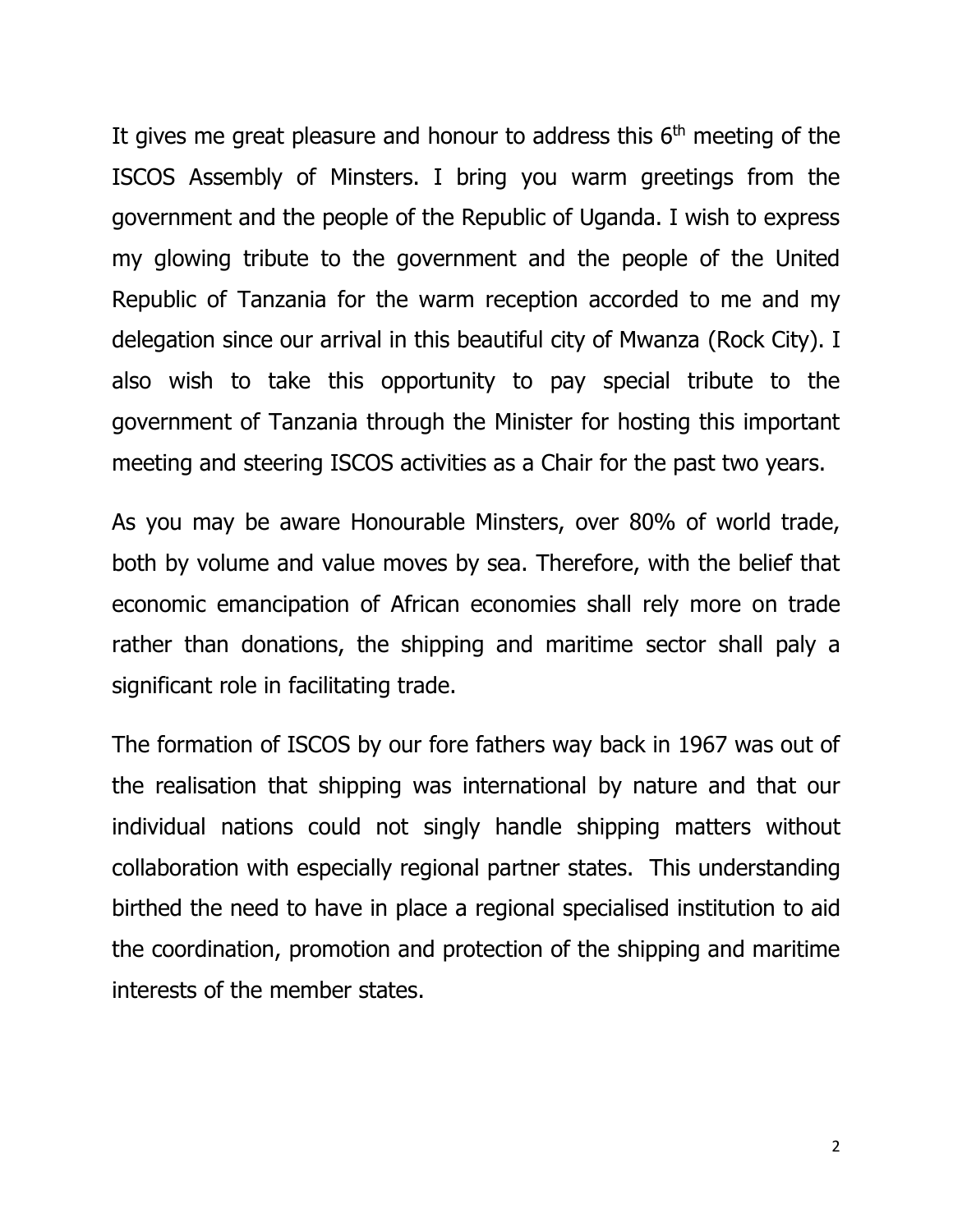Five decades down the line, the dynamics of shipping have become even more complicated, and the need for African developing economies to work together continues to become more compelling.

Therefore, there is no doubt that trade facilitation institutions like ISCOS need continuous support if our dream of economic emancipation through trade is to come true.

As one of the land-linked ISCOS member states, Uganda relies on our neighbours Kenya and Tanzania to access the sea.

While water transport is the preferred means of moving international trade, it is also affected by several emerging issues such as maritime insecurity, international regulatory frameworks like the maritime conventions issued from time to time to which we need to comply, un justifiable surcharges imposed by the shipping lines, and many other conditions which might be hard for us as a nation to effectively handle unilaterally. We therefore partly rely on institutions like ISCOS to help us address some of these issues.

**Honourable colleagues;** from the reports availed to me; I note that during this Assembly's tenure, the Secretariat has achieved a lot especially in areas of trade facilitation and administrative programmes, promoting seamless logistics and shipping and advocating for best insurance practices in import and export trade.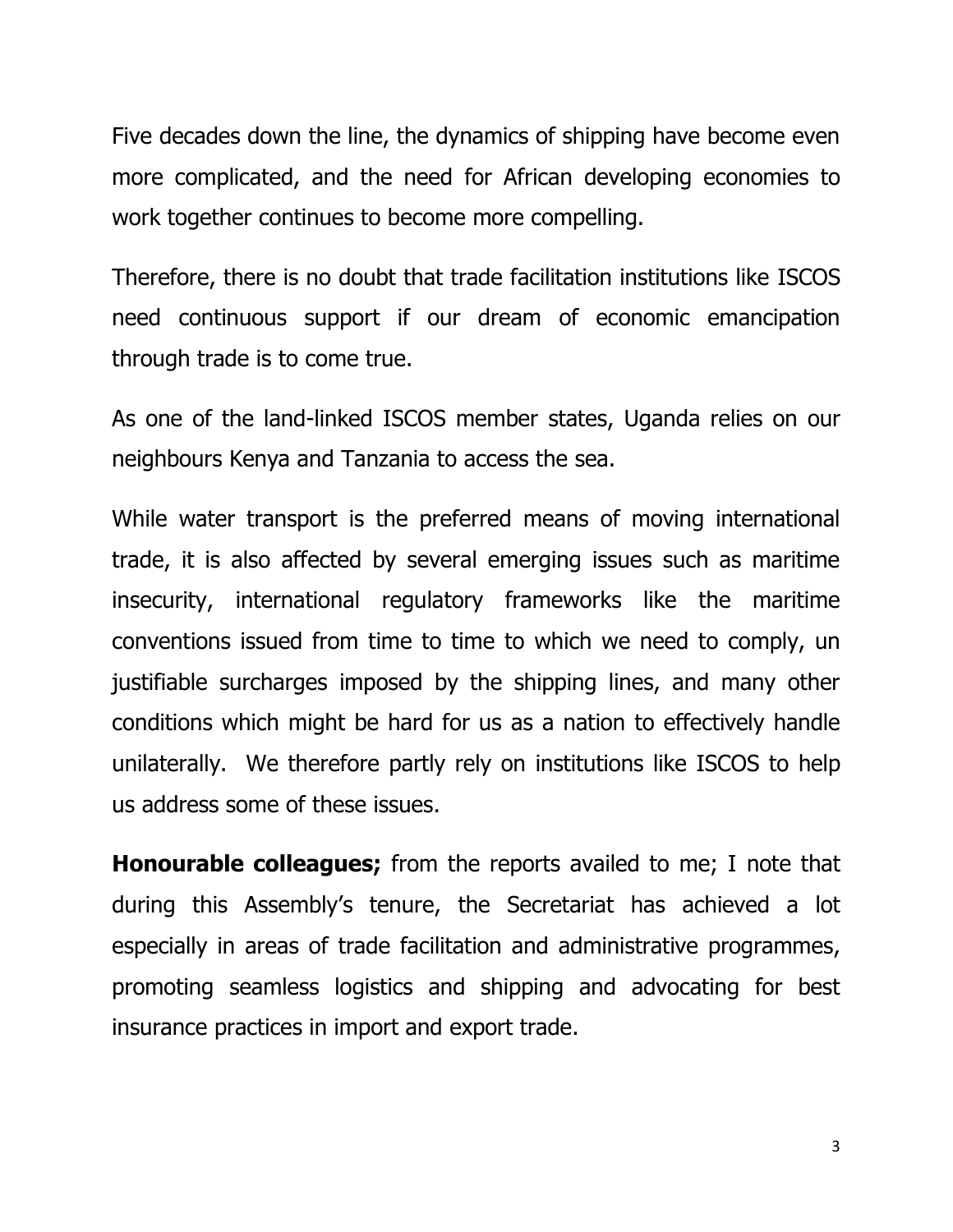I wish to salute the acting Secretary General and his team for the achievements registered and also pay tribute to the United Republic of Tanzania for the able leadership provided as Chair of ISCOS during this period.

However, the Secretariat needs to do more in new membership recruitment, resources mobilisation and realising complementary sources of financing. These shall require our unwavering support.

Am aware that one of ISCOS' current initiatives is the drive to ensure that legislation on marine cargo insurance are enforced in the member states in order to mitigate the expatriation of colossal amounts of monies from our economies. Uganda alone loses more than United States Dollars 100 million annually in marine cargo insurance on imported goods whose insurance policies are secured abroad.

Although we had lagged behind in implementation, I am happy to report that with great help from ISCOS, Uganda is now on course to start implementing Marine Cargo Insurance by January 2020.

I wish to appeal to the secretariat of ISCOS to continue providing technical support to the implementing agencies so that we can achieve the full benefits of this initiative. I also salute ISCOS in general for the various other Technical Advisories served to the governments from time to time.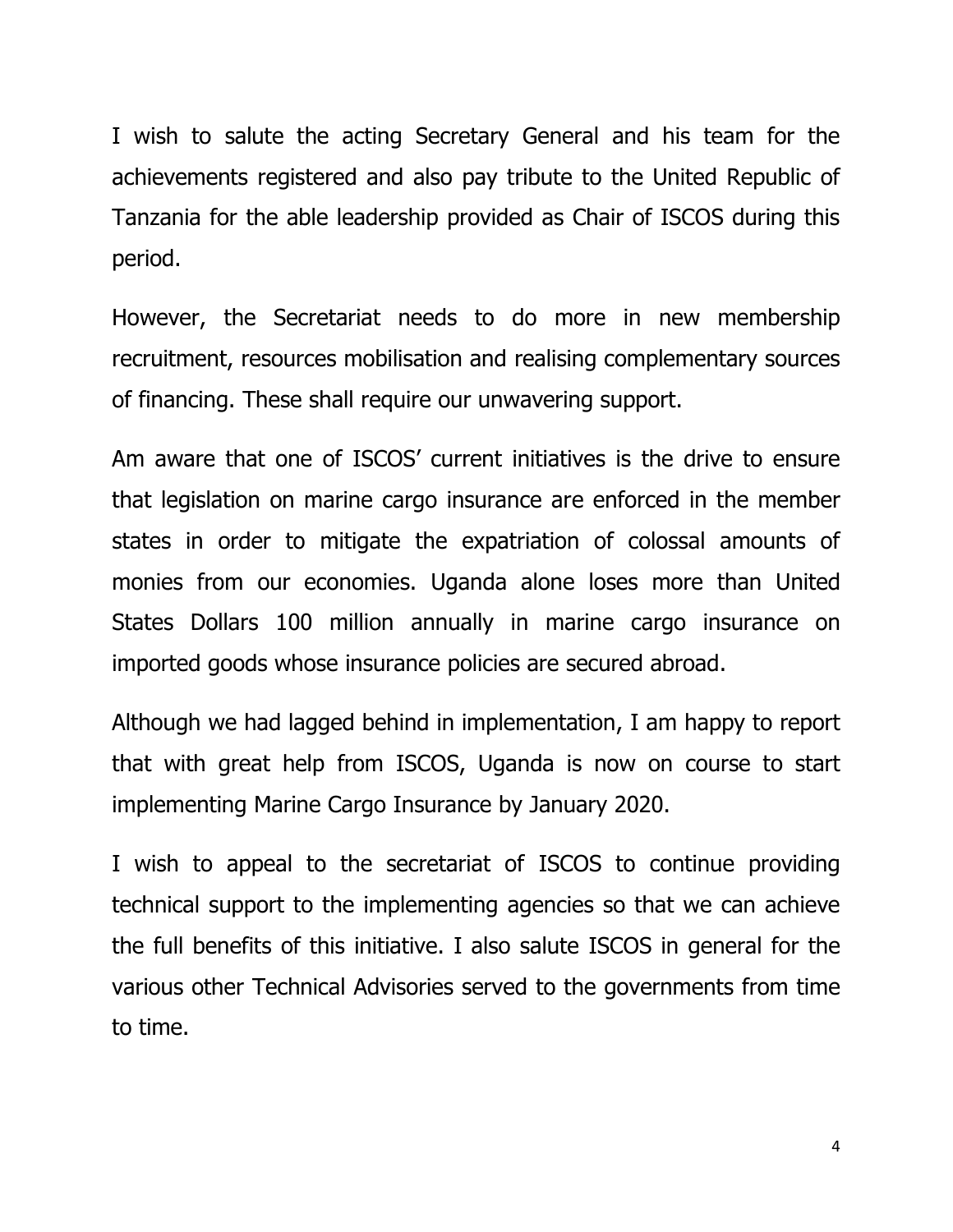Similarly and over the years, ISCOS' activities especially related to mitigation of unjustifiable pricing mechanisms by shipping lines have saved Uganda millions of United States Dollars. This does not include benefits from the various trade facilitation initiatives which ISCOS continues to offer. ISCOS also helped the establishment of Shippers' Council in Uganda which is providing a good forum for shippers to advance their issues. I wish to appeal to ISCOS to continue being good ambassadors for member states in the areas of shipping and freight logistics.

**Honourable Colleagues;** as you may be aware, all institutions largely rely on financial resources to be able to carry out their activities. Adequate funding of ISCOS is important if the objectives of the institution are to be met.

Uganda was one time in huge arrears to ISCOS. However, we instituted a service charge on Ugandan bound goods at Mombasa Port which has proved very reliable in addressing our funding requirements to ISCOS. We would highly recommend this approach to our fellow members who are currently in arrears.

The economic benefits from ISCOS' activities to both government and the private sector by far outweigh our financial obligations to the institution. Therefore, I wish to appeal to member states to fulfil our financial obligations to ISCOS to enable it realise its objectives.

5